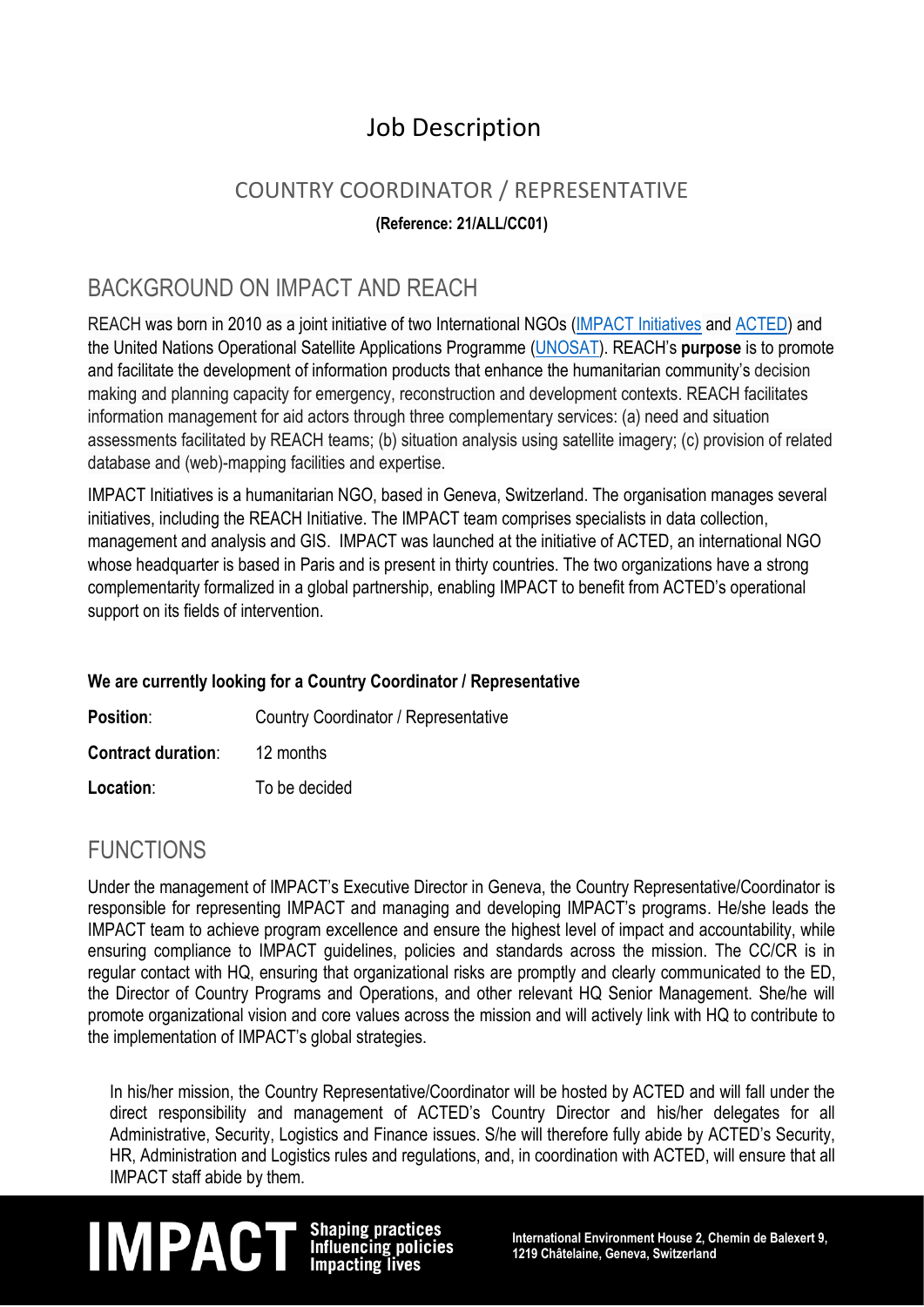## RESPONSIBILITIES

The Country Representative/Coordinator responsibilities include the following:

#### STRATEGY DEVELOPMENT & IMPLEMENTATION

- 1. Context analysis: Ensure IMPACT has an up-to-date understanding of:
- The country's socio-economic situation, the impact of a crisis and the aid/humanitarian situation;
- The aid/humanitarian planning, coordination and response mechanisms, as well as key aid/humanitarian stakeholders.

2. Develop and oversee the implementation of a Country Strategy for the mission, and take a lead role in identifying strategic opportunities for strengthening IMPACT's work in the country; in particular:

- Consolidate and strengthen ongoing programming and operations;
- Ensure IMPACT activities are relevant and have a measurable impact on the aid/humanitarian response;
- Identify new areas in which IMPACT can add value to the aid/humanitarian response;
- Follow up on opportunities for IMPACT's program development and strengthening of interventions;
- Identify funding opportunities to consolidate, strengthen and/or expand country programs;
- Formalize a country strategy in alignment with global/regional strategies, priorities and programs.

3. Ensure each Unit within the mission develops and pursues a Unit Strategy that is aligned with the Country Strategy objectives

#### FUNDRAISING

• In close coordination with IMPACT HQ, approach donors to identify funding to support IMPACT's programs (including, as relevant, REACH, PANDA and, with ACTED, AGORA) in country;

• Oversee project proposal conceptualization (problem statement, logframe) within the framework of the country, regional and global strategy, review with ACTED and/or other relevant country partners as relevant, and submit proposal to HQ Grant Management Unit for validation;

• Oversee budget design, in close consultation with ACTED (as relevant), and submit to IMPACT HQ finance for validation;

- Ensure application of IMPACT guidelines on proposal, budget and contract design;
- Advise Grant Department on specific donor approach/regulations;
- Negotiate proposal and/or contracts with donors, in close coordination with IMPACT HQ and in consultation with ACTED Country Director (when joint proposal/contract).

#### PROGRAMME PLANNING AND IMPLEMENTATION

• Ensure that all IMPACT programs contribute to supporting better aid planning and are aligned with IMPACT global and country strategies;

• Ensure that all programs are planned in line with relevant project objectives and with IMPACT's research cycle and other relevant quidelines:

• Supervise all stages of program implementation, receiving regular updates from team members providing inputs when required, and conducting field visits to program sites for monitoring, quality control and program

# **IM PACT** Shaping practices<br>Influencing policies international Environment House 2, Chemin de Balexert 9,<br>Impacting lives 1219 Châtelaine, Geneva, Switzerland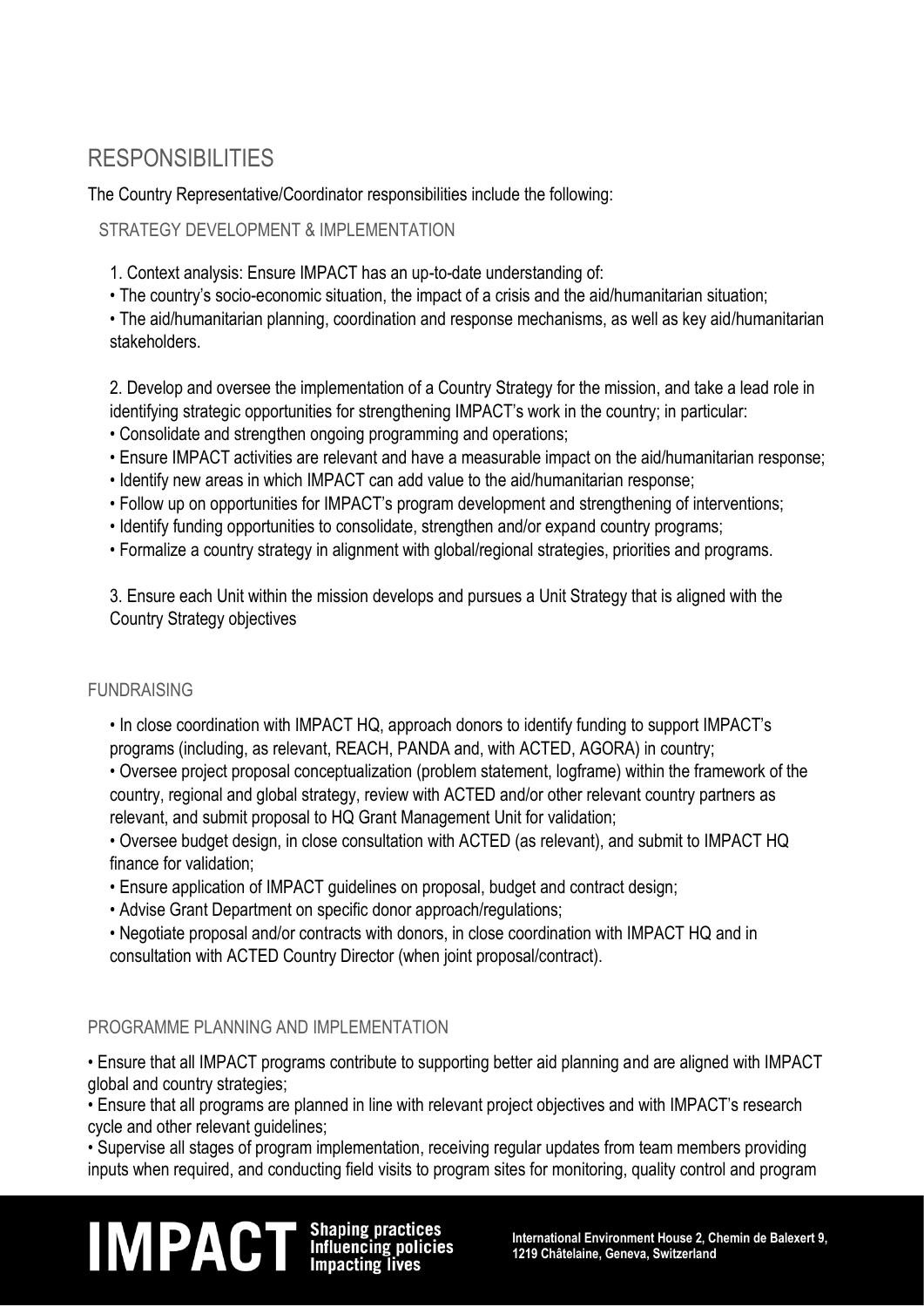staff mentoring and coaching;

• Ensure that all programs are conducted in coordination with and, when relevant, undergo the validation by IMPACT HQ; For all research, review TORs, data and draft deliverables, supporting assessment, data and GIS teams to ensure they meet expected standards before being sent to IMPACT HQ for validation; Ensure the quality and accuracy of technical information provided as well as the confidentiality and protection of collected information;

• Maintain regular link with ACTED (as relevant) to facilitate the provision of logistic, administrative and security support to facilitate program implementation, as well as ensuring that IMPACT teams comply to ACTED's security and other relevant FLAT regulations during program implementation;

• Ensure the required level of coordination with partners in program planning and implementation;

• Ensure that synergies are established and implemented between various IMPACT program units in country, and link with other IMPACT countries when relevant;

• Keep track of progress and delays of all program implementation. Ensure that delays or identified problems for specific programs are reported to HQ in writing and orally in a timely manner.

#### KNOWLEDGE SHARING AND LEARNING PROCESS

• Ensure the development and application of a M&E system/plan for each program, in line with IMPACT's M&E guidelines;

• Ensure learning and knowledge is shared across Units

• Lead on internal and external program evaluations as necessary and ensure the execution of baseline, periodic, and final evaluations as necessary;

• Ensure learning by the country program from relevant best practice internally and externally both nationally and globally and make learning available for other programs; organize a program review workshop and document lessons learnt at the end of each program.

#### PROJECT CYCLE MANAGEMENT

1.Grant and Project Management

• Ensure timely organization of project kick-off, review/update and end of project meetings;

• Monitor output achievement, cash burn rates and ensure a time completion of projects through review of BFUs, Project factsheet, and project reports;

• Ensure that contractual obligations are met in terms of deliverables as well as narrative and financial reporting requirements, in close coordination with HQ Grants Management and (as relevant) with ACTED PD and finance departments;

• Ensure contractual monitoring and evaluation indicators are identified and tracked in a timely manner;

• Provide ad-hoc support to project implementation through trouble shooting and eliminating blocking points;

• Ensure adequate contribution to project and proposal follow up tools through the timely submission of monthly updated Reporting Follow Up (RFU) tool.

#### 2. Finance Management

• Anticipate financial risks and gaps in funding;

• Control project budgets to avoid under/over spending, in link with IMPACT HQ finance and (as relevant) ACTED finance;

• Ensure accurate and timely financial reporting, in link with IMPACT HQ finance and (as relevant) ACTED finance;

• Ensure accurate budget expenditure tracking and forecasting, in link with and IMPACT HQ Finance (as

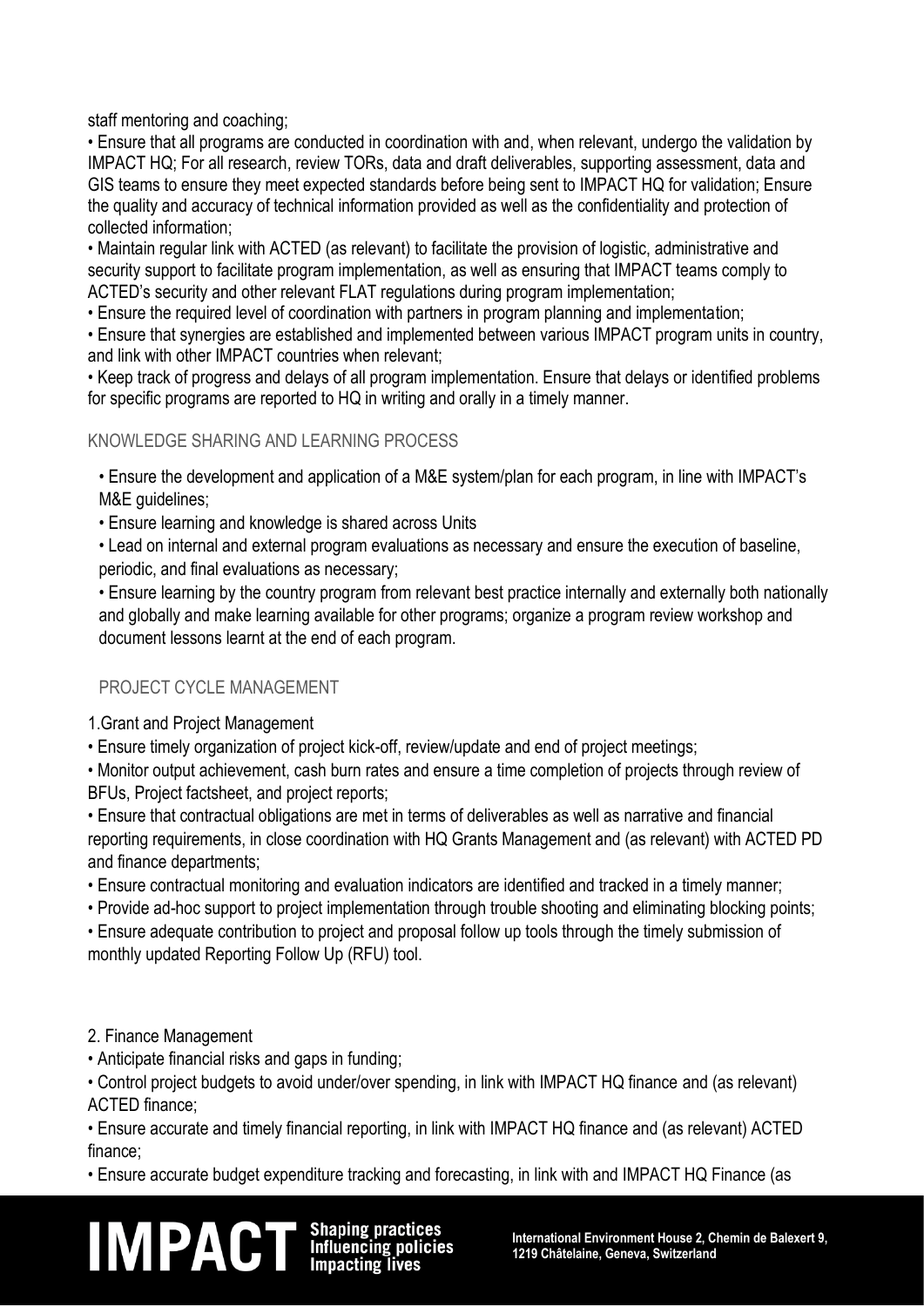relevant) with ACTED finance;

• Ensure timely and accurate finance reporting to HQ finance, including monthly submission to HQ of updated Budget Follow Up tables (BFUs) for all projects, and staff allocation tables.

3. Assets and IT Management

- Ensure proper asset management;
- Ensure proper IT systems, data back-up and protection from malware;
- Ensure sufficient and reliable means of communication;
- Regularly link with and report to IMPACT HQ hub and (as relevant) ACTED logistics and IT departments;

• Ensure implementation and maintenance of country server for secure storage and sharing of internal documentation;

• Ensure and regularly monitor use of server by all team members as per IMPACT guidelines.

#### 4. External Audit Follow-up

• Support the preparation of external audits in close collaboration with HQ Finance.

#### TEAM MANAGEMENT AND LEADERSHIP

#### 1 Leadership

• Provides leadership across the mission, as well as within the country Senior Management Team;

• Transmit IMPACT's values and vision and their declination at country level, and supports managers and all staff to do the same.

#### 2 Staff Management

• Ensure that IMPACT staff, as well as national staff working in IMPACT programs (including REACH, PANDA and relevant parts of AGORA) understand and are able to perform their roles and responsibilities related to country operations and links with HQ;

• Ensure that all staff have clear and regularly updated TORs, workplans and Key performance Indicators against which their performance will be appraised;

• Promote team building, productivity and staff welfare;

• Mentor and support the team to build capacities, and improve efficiency and performance, and follow career management of international and national staff working in IMPACT programs;

• Promote the growth and development of staff within the organisation, actively linking with HQ to provide feedback and support retention and internal mobility. This includes the identification and capacity building of staff with potential for growth into senior management positions;

• Management of interpersonal conflicts (internal and external);

• Ensure regular update with HQ HR about staff potential, career management, training opportunities, contractual issues, difficulties faced with or expressed by field-based staff;

- Ensure communication and linkage with HQ is made immediately in case of HR problem;
- Ensure in country staff receives an appropriate introduction and training upon arrival/hiring;
- Ensure that in country staff receives regular training on IMPACT's code of conduct and policies.

#### 3. Unit Model

- Ensure organizational Units are established within overall Mission, in close collaboration with HQ
- Ensure all staff within a given a Unit is provided clarity on their roles and responsibilities

. 4 Administration and HR management

• Ensure transparent and timely recruitment of national staff working in IMPACT programs (in coordination

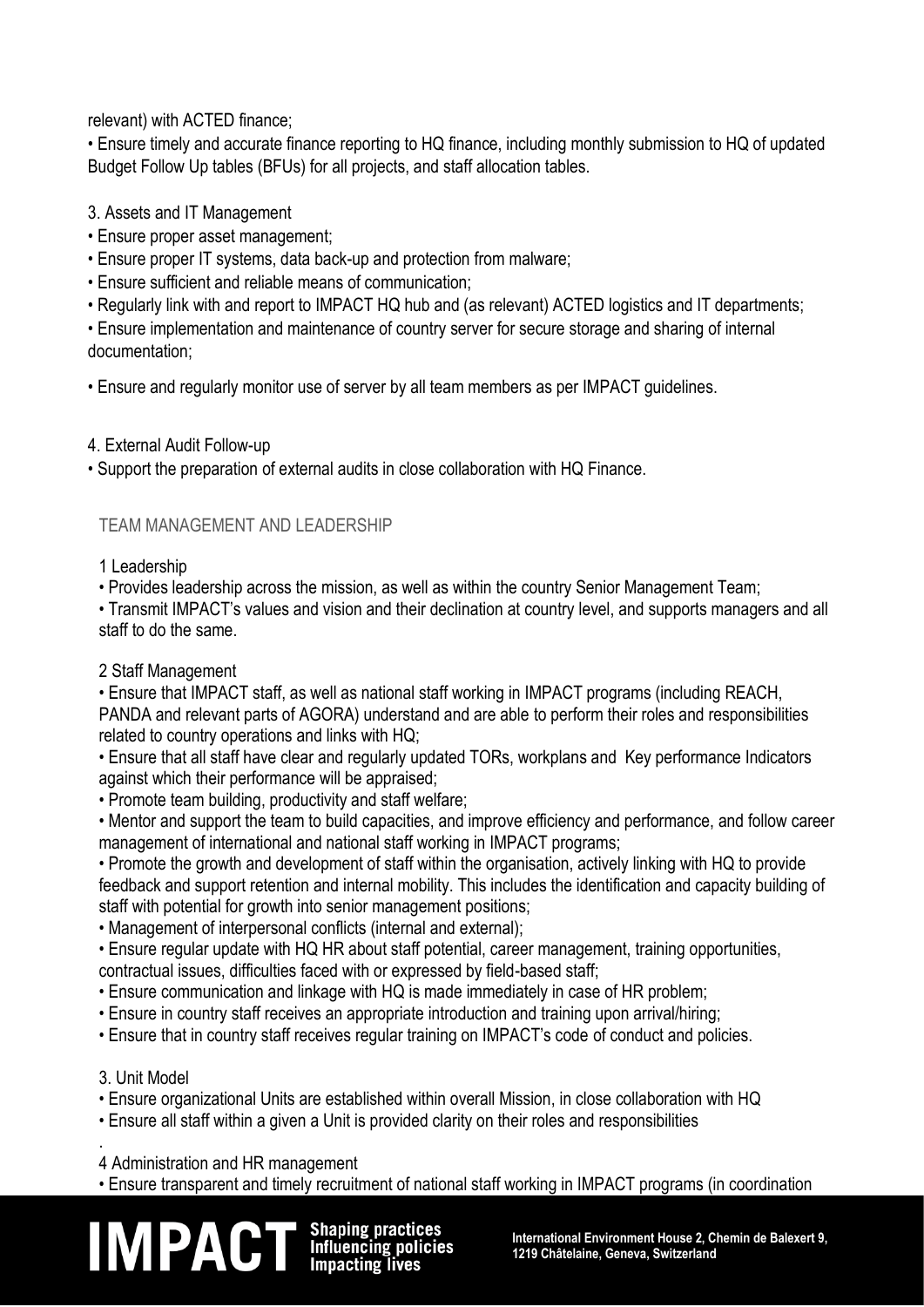with ACTED where relevant) and contribute to international staff recruitment upon HQ identification;

• In coordination with IMPACT HQ and (for national staff, when relevant) ACTED country HR, proactively adapt the staffing structure to needs and funding;

• Develop and update country organogram and staff recruitment plan, using templates provided by HQ, in line with the needs of country strategy and existing budgetary and programme requirements;

• Ensure regular performance appraisal and career management;

• Ensure timely and accurate HR reporting to IMPACT HQ;

• Links with HQ HR to provide regular update on IMPACT international staff, as well as senior national staff working in IMPACT programs;

• Ensure timely attendance sheets, leave plans, as well as exit forms for departing staff.

#### INTERNAL COORDINATION AND COMMUNICATION

1. Internal communication

• Facilitate internal communication within the team and information sharing for a positive working environment;

• Ensure implementation of regular internal team meetings, as per IMPACT internal communication guidelines;

• Ensure regular reporting to IMPACT HQ through the Monthly Coordination Report, as well as direct reporting to HQ grants management, finance, HR and program departments;

• Ensure that any risk to IMPACT programming, projects or staff is as soon as possible communicated to and understood by IMPACT director of country programmes and relevant HQ head of departments, including, when relevant, the executive director.

2. Coordination with ACTED – valid in all countries where IMPACT teams are hosted by ACTED

• Regularly coordinate with ACTED's Country Director through weekly meetings and the submission of monthly updates;

• Ensure regular coordination with ACTED's Project Development, Finance and other FLAT departments at all stages of project development and implementation, including consultations for donor discussions, participation in project kick off and lessons learnt meetings, joint drafting of monthly internal updates (BFU, RFUs, allocation tables, etc), and drafting of donor reports or amendment requests;

• Ensure compliance of all IMPACT staff to ACTED FLAT and security procedures. Facilitate coordination between IMPACT programs and ACTED Area Coordinators where relevant;

• Ensure that all IMPACT staff, as well as staff working under IMPACT supervision (in

REACH/AGORA/PANDA projects), is aware and fully abide by ACTED's regulations in terms of administration, logistics and security;

• Ensures that IMPACT movements are coordinated with and validated by ACTED's Security department, in the frequency and modality requested by the latter;

• Regularly links with ACTED administration and finance to plan movement, travel and in relation to IMPACT staff, as well as staff working under IMPACT supervision, leave and welfare;

• Immediately inform and coordinates with IMPACT HQ HR and ACTED CD should any IMPACT staff, as well as staff working under IMPACT supervision, not respect ACTED regulations, especially in terms of security.

#### EXTERNAL ENGAGEMENT

• Establish, maintain and improve active and regular working relationships with coordination platforms (clusters, sectors, working groups, NGO forum, HCT, etc), UN agencies, donors, NGOs, consortia, academia, etc;

• Promote a regular and pro-active contribution of IMPACT and its programs in key aid decision-making forums

## **IM PACT** Shaping practices<br>Influencing policies International Environment House 2, Chemin de Balexert 9,<br>Impacting lives 1219 Châtelaine, Geneva, Switzerland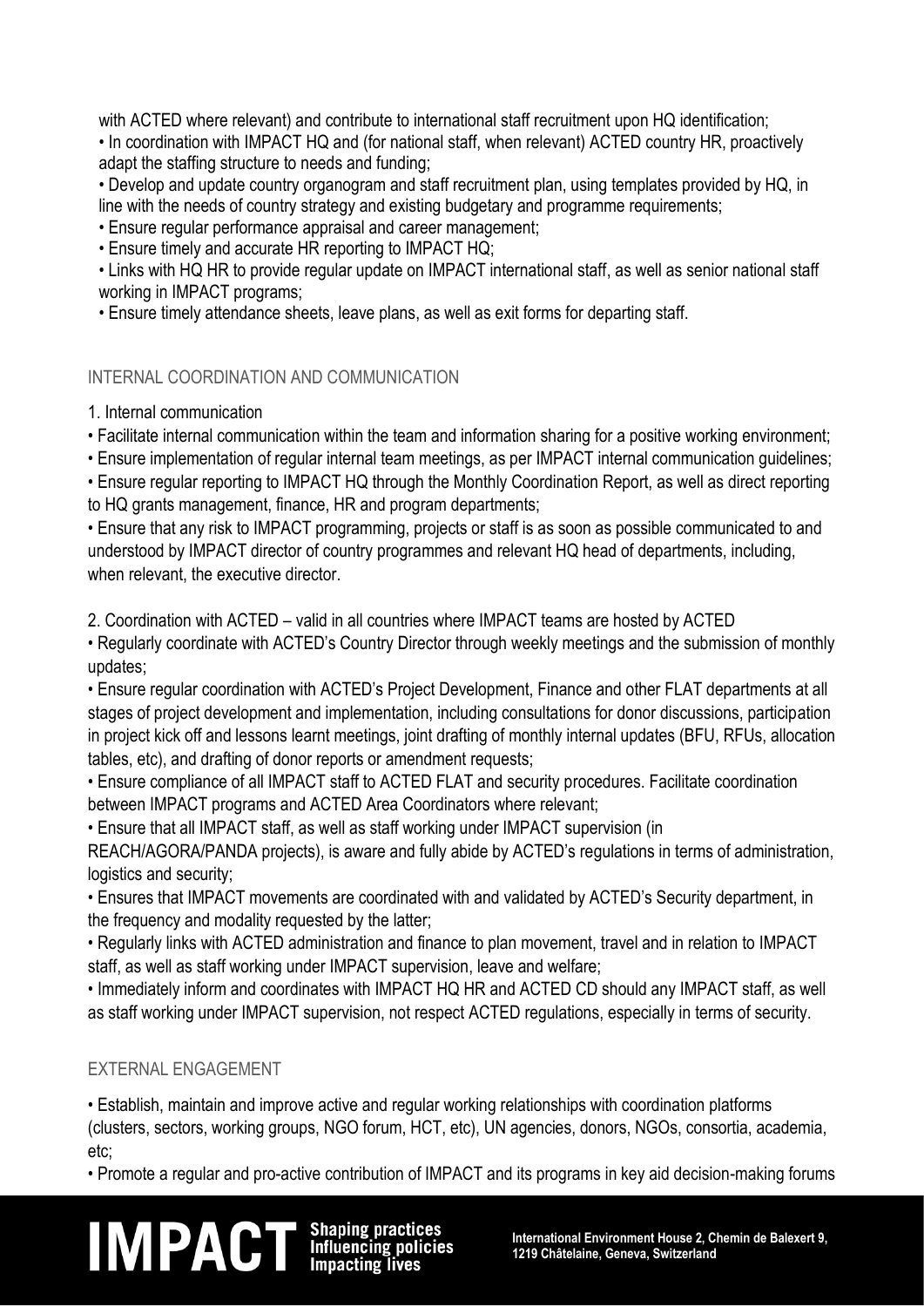(including HCT, donor coordination meetings, inter/cluster meetings, etc) and for key decision making milestones (HNO/HRP, donor financial years, etc);

• Ensure that IMPACT and its programs are well understood by key aid stakeholders and that potential partnership options have been explored when relevant;

• Ensure IMPACT participation in key coordination fora, and maintain a collegiate, consistent and shared approach to external relations by IMPACT staff at country and sub-country levels;

• Identify potential opportunities and develop donor relationships, as relevant;

• Capitalize and strengthen relationships with key IMPACT global partners at country level; ensure any issues that may impact on global partnerships are communicated to and understood by IMPACT directors

• Maintain positive perception of IMPACT by external partners, donors and coordination platforms.

#### DISSEMINATION OF PRODUCTS AND EXTERNAL COMMUNICATION

• In close coordination with HQ, lead the dissemination of research/program products/outputs, including through in country presentations, website articles, journal articles, IMPACT social media contents, targeted emails, meetings, etc, in line with IMPACT Dissemination and External Communication guidelines;

• Support IMPACT HQ in global-level dissemination related to the country mission, including through provision of updated information for website and social media, organization/attendance to HQ level events, briefings and panel discussions;

• Centralise all media contacts at country level; ensure that all media exchange is subject to prior written validation by the HQ Director of Advocacy.

#### ACCOUNTABILITY TO COMMUNITIES AND BENEFICIARIES

The staff member is responsible for ensuring that all relations with the communities we work are conducted in a respectful and consultative manner. Due attention must be paid to ensuring that communities are adequately consulted and informed about IMPACT's programme objectives, activities, beneficiary selection criteria, and methodologies. This is the responsibility of every IMPACT staff member.

#### DATA CONFIDENTIALITY AND DATA PROTECTION

The IMPACT CC will maintain the strictest confidentiality on all data collected and related processes. He/she will actively take measures to prevent the unauthorized sharing of any information and data belonging to IMPACT and its partners, or collected during his/her assignment with IMPACT.

### REQUIREMENTS

 **Academic** Excellent academic qualifications, including a Master's degree in a relevant discipline (International Relations, Political Sciences, Social Research, Economics, Development Studies, or similar)

## **IM PACT** Shaping practices<br>Influencing policies International Environment House 2, Chemin de Balexert 9,<br>Impacting lives 1219 Châtelaine, Geneva, Switzerland